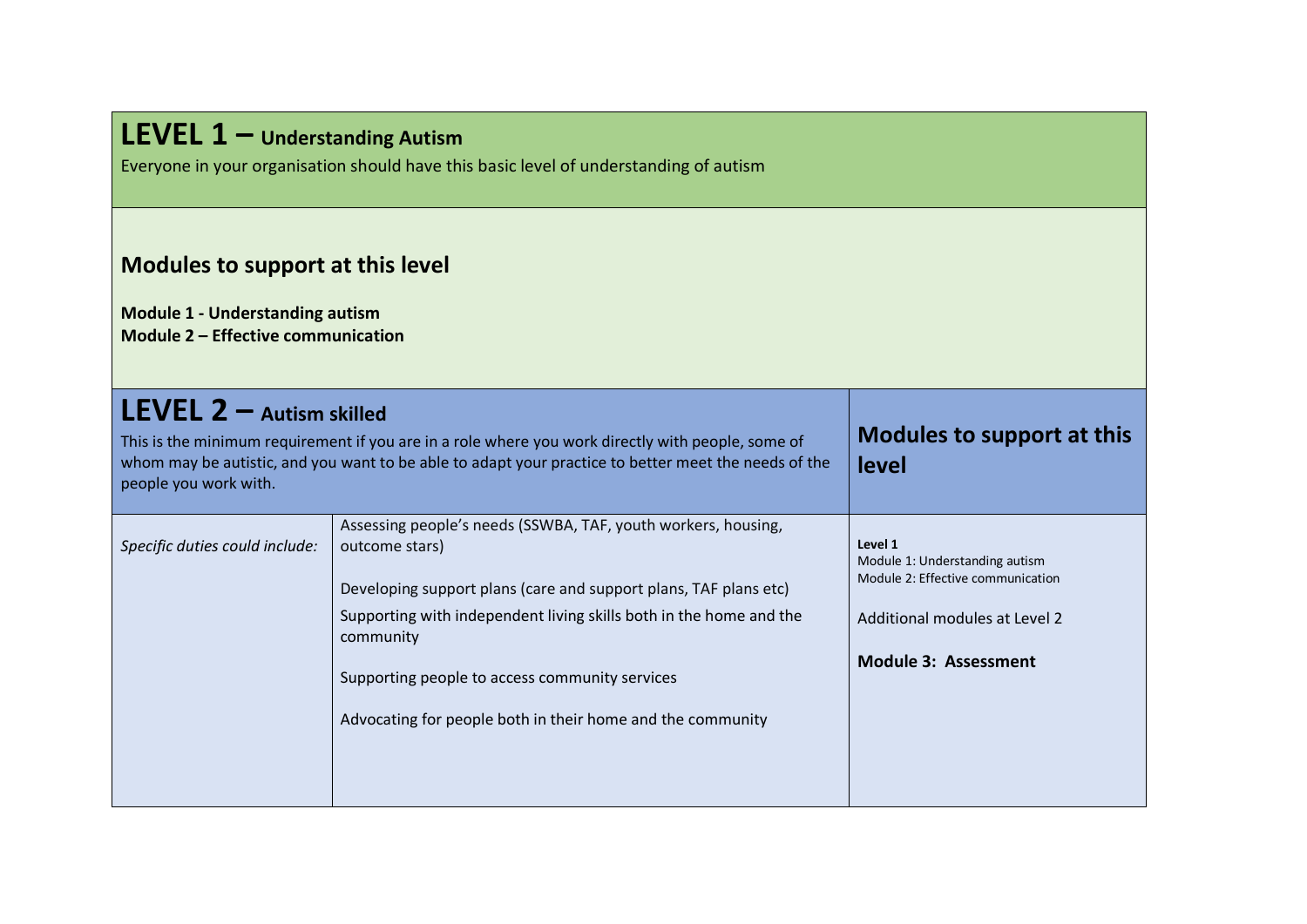|                                | Job profiles at this level may include:                                                                                                                                                                                                                                                                                                                                                                                                                                                                                                                                                                                                                      |                                                                                                    |
|--------------------------------|--------------------------------------------------------------------------------------------------------------------------------------------------------------------------------------------------------------------------------------------------------------------------------------------------------------------------------------------------------------------------------------------------------------------------------------------------------------------------------------------------------------------------------------------------------------------------------------------------------------------------------------------------------------|----------------------------------------------------------------------------------------------------|
|                                | Health and social care worker<br>$\bullet$<br>Domiciliary care workers<br>$\bullet$<br>Health and social care manager/team leader/supervisor<br>$\bullet$<br>Support worker<br>$\bullet$<br>Community connector<br>Play worker<br>Social services manager<br>Social worker<br>Assistant social worker<br>Outreach worker<br>Youth worker/ youth probation workers<br>$\bullet$<br>Personal assistant<br>$\bullet$<br>Shared lives worker<br>$\bullet$<br>Housing support officer<br>$\bullet$<br>Social care prescriber<br>IAA teams<br>$\bullet$<br>Occupational therapist support worker<br><b>Nurse</b><br>Doctor<br>Dentist<br>CAMHS, AMMH practitioners |                                                                                                    |
| Specific duties could include: | <b>Commissioning services</b><br>Monitoring services                                                                                                                                                                                                                                                                                                                                                                                                                                                                                                                                                                                                         | Module 1 Understanding autism<br>Module 2 Effective communication<br>Additional modules at Level 2 |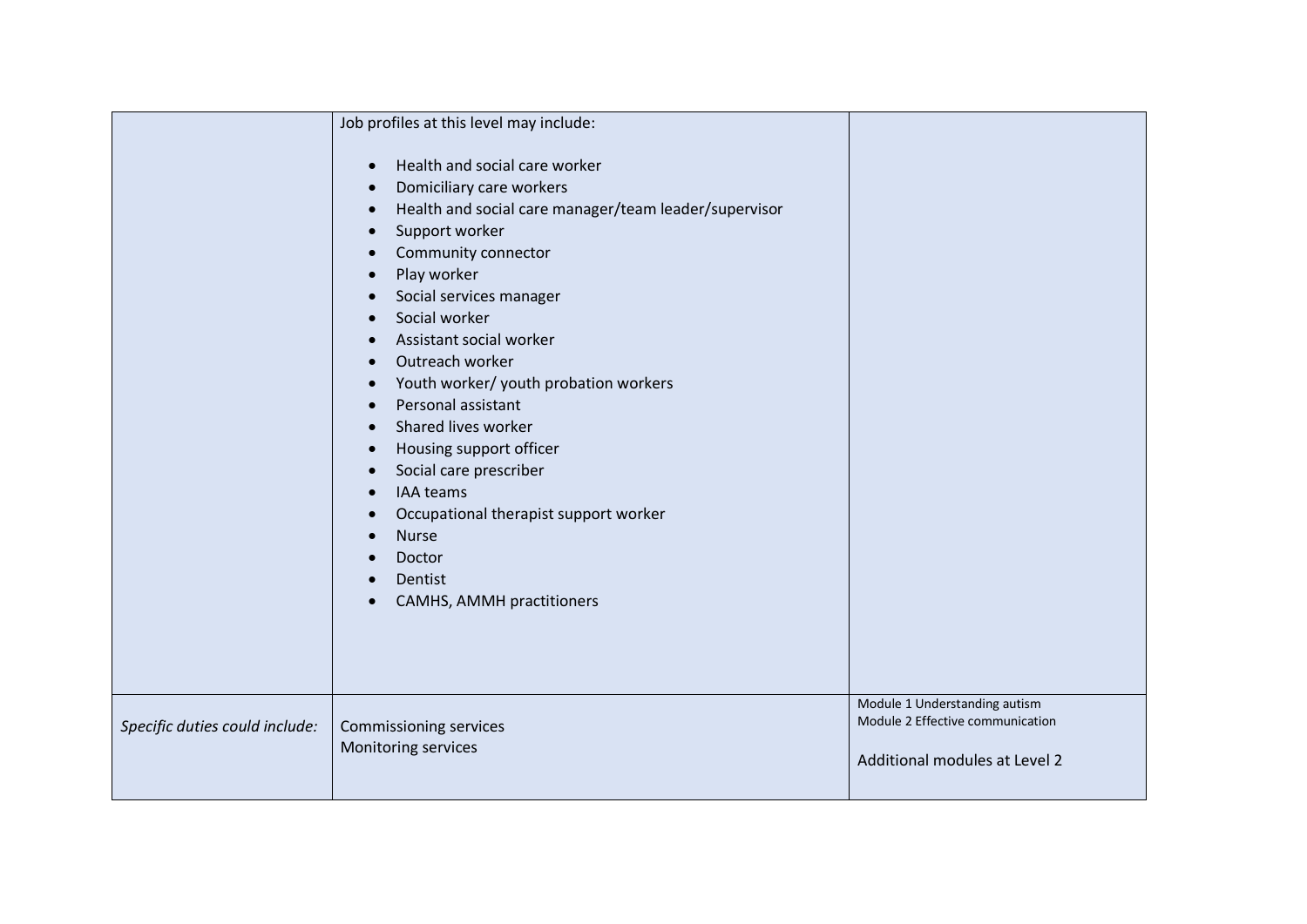|                                                                                                                                                                 | Commissioning managers or anyone who commissions and<br>monitors services.                                                                                                                                                                                                                                                                                                                    | Module 4 - Monitoring and<br>commissioning services for autistic<br>people                          |
|-----------------------------------------------------------------------------------------------------------------------------------------------------------------|-----------------------------------------------------------------------------------------------------------------------------------------------------------------------------------------------------------------------------------------------------------------------------------------------------------------------------------------------------------------------------------------------|-----------------------------------------------------------------------------------------------------|
| $LEVEL 3 -$ Autism enhanced<br>If your role within an autism specific service, there is the expectation that you would have this<br>enhanced level of knowledge |                                                                                                                                                                                                                                                                                                                                                                                               | <b>Modules to support at this</b><br>level                                                          |
| Specific duties could include:                                                                                                                                  | Adapting practice to meet specific needs<br>Advising others on implementing specific programmes/<br>interventions with autistic people<br>Providing specific support to autistic people<br>Assessments<br>Job profiles at this level may include:<br><b>Integrated Autism Services</b><br>$\bullet$<br>children's ND teams<br>autism specialist social workers<br>Autism development officers | Modules at Level 2<br>For additional resources at this level,<br>please see the training framework. |